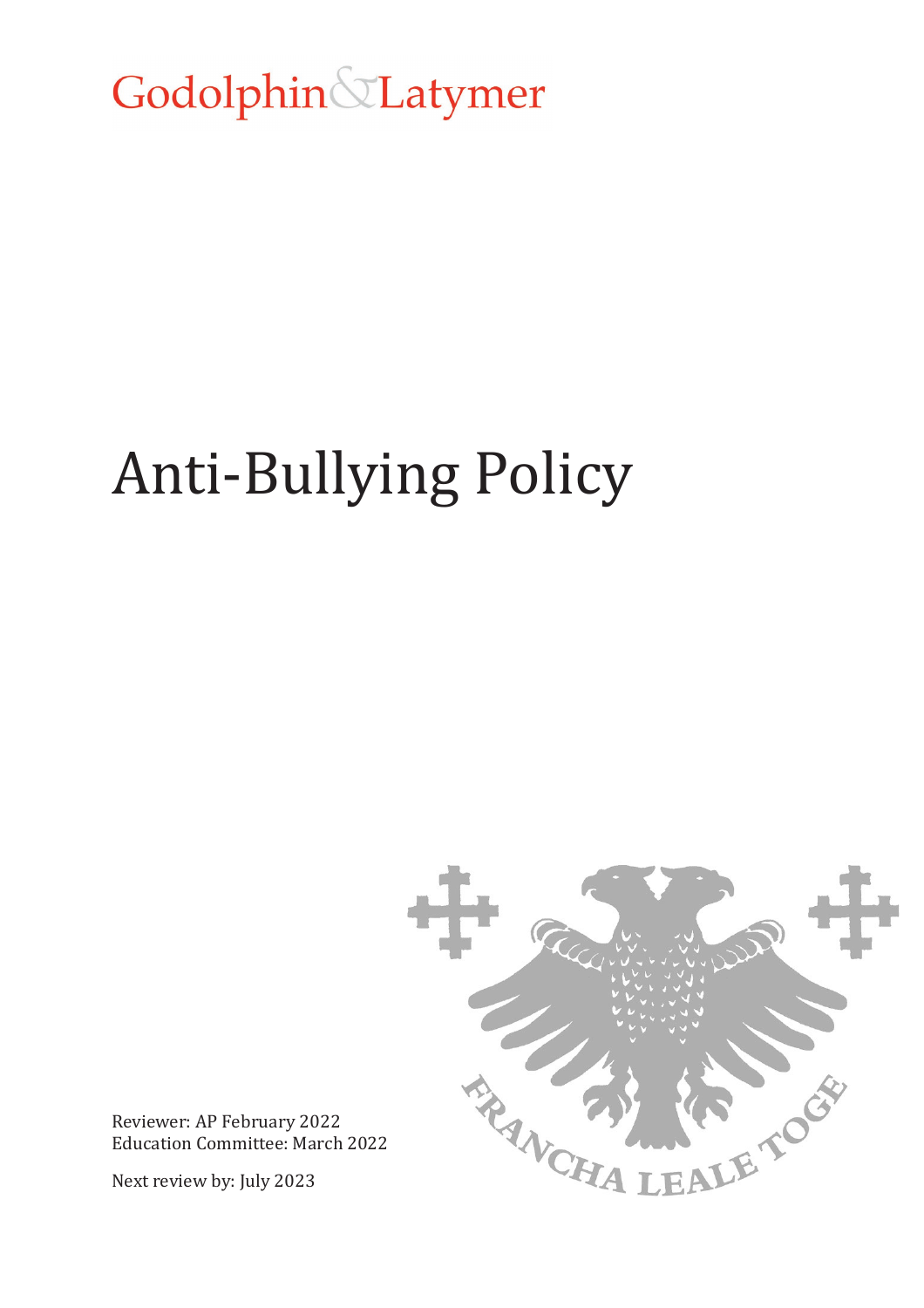**This Policy is available to current and prospective parents on the School's website or as a paper copy on request.**

## **1 Introduction**

- 1.1 The School aims to provide a happy, secure, caring and supportive environment in which each student feels respected as an individual. We encourage pupils to show respect, care and responsibility towards others so that all have the opportunity to achieve their full potential and to contribute positively to the community. We expect all members of the school community to treat each other with respect, tolerance and consideration.
- 1.2 The School has a duty of care to pupils and to staff to ensure they are safe to work, learn and develop unimpeded by fear. Where bullying is found to have taken place by any means, and whether on or off the school site, robust action shall be taken to protect the wellbeing of pupils and staff.

## **2 Definition of Bullying**

- 2.1 Bullying is anti-social behaviour that involves making someone feel vulnerable and/or inadequate, miserable and often isolated. It can be directed against and by any member of the school community, staff as well as pupils. Acts of bullying can be perpetrated by individuals or by groups against individuals or groups; they are usually repeated or sustained over a period of time and are designed to cause emotional and/or physical hurt.
- 2.2 Bullying behaviour can be directed at pupils because of many issues, including: high or low ability within the context of the school's ability range, appearance/health conditions, disability/SEN, friends/social issues, wealth/status/home circumstances, race/religion, culture/interests/politics, gender reassignment and sexuality (here bullying may be sexual, sexist, transphobic or homophobic). School Council representatives have highlighted as recurring areas of concern: ability, wealth or lack of wealth, appearance, and in the case of older students, behaviour outside of school.
- 2.3 Bullying behaviour can be:
	- *Physical* any form of violence, deliberate jostling, pushing, shoving, moving, taking, disrespecting others' possessions;
	- *Verbal* taunting, name calling, whispering, note writing, texting, emailing, spreading rumours, laughing at another's expense;
	- *Emotional* ignoring/exclusion, manipulation;
	- *Cyber* **-** see below.
	- *Devaluing behaviour* comments or behaviour which are designed to undermine a person's sense of self-worth.
- 2.4 Staff are aware that any type of bullying behaviour may also constitute peer on peer abuse and therefore warrant a response under safeguarding as well as, or instead of, anti-bullying procedures. This will always be the case if there is reasonable cause to suspect that a child is suffering, or likely to suffer, significant harm. Below this threshold, it is more likely to be the case if the allegation: is made against an older pupil and refers to their behaviour towards a younger or more vulnerable pupil; is of a very serious nature; or raises risk factors for other children within or outside the School.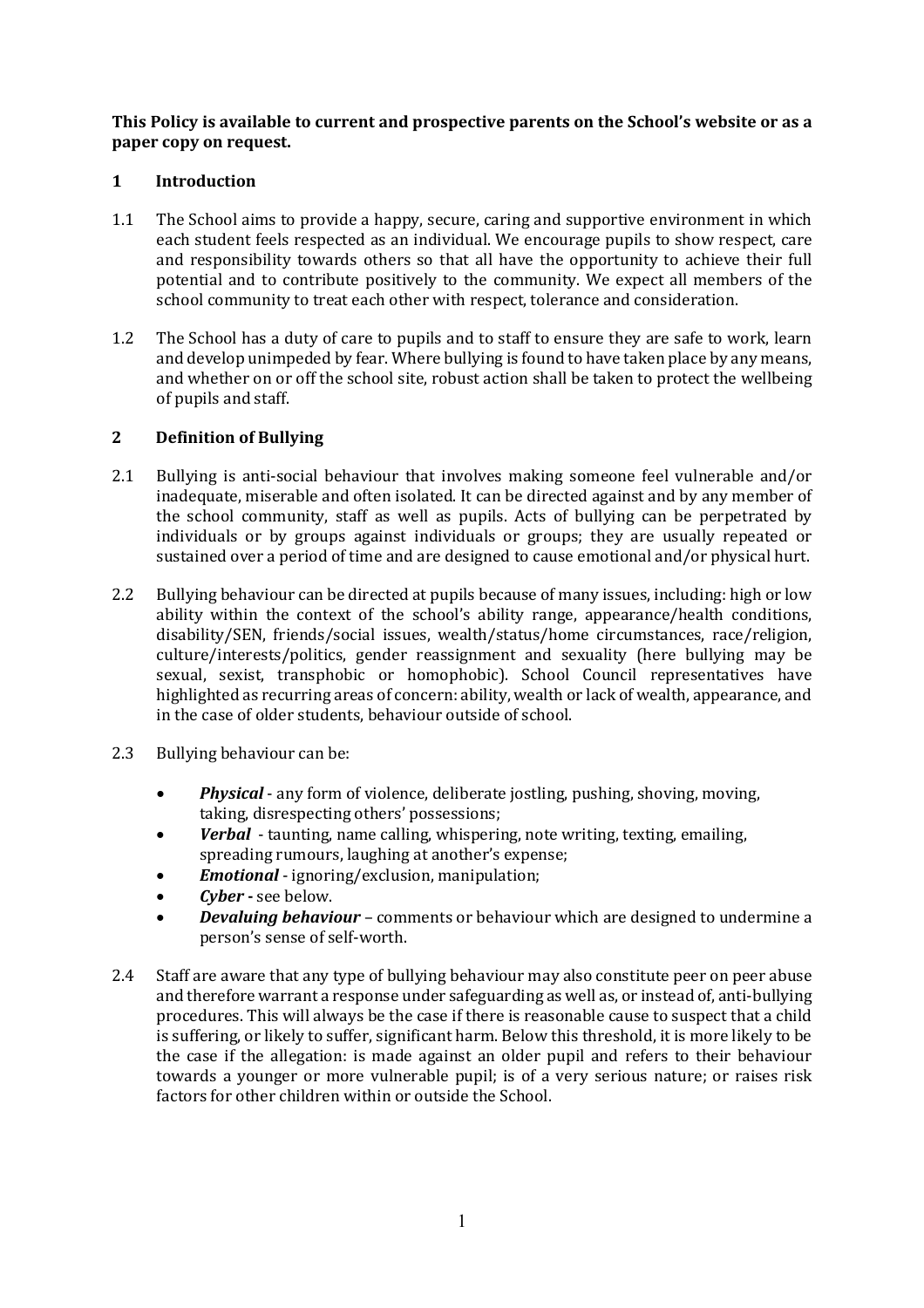# **3 Definition of Cyber-bullying**

- 3.1 Cyber-bullying is the use of information and communication technologies to support bullying and could involve various media including:
	- Texts, instant messages or calls on mobile phones;
	- The use of mobile phone camera images to cause distress, fear or humiliation;
	- Posting threatening, abusive, extremist, offensive or humiliating material or comments on websites (including blogs, personal websites and social networking sites such as Facebook, Instagram, Twitter, Snapchat or YouTube);
	- Using email to message others in a threatening or abusive manner;
	- Hijacking or cloning email or other online accounts.
- 3.2 Every bit as damaging and unacceptable as bullying by more direct, face to face means, cyber-bullying has become increasingly common and has additional potentially harmful consequences; through the use of mobile phones and the internet bullying can become public and may expose a victim to unwanted attention, danger, phone calls, and harassment by strangers.
- 3.3 The following distinctive features of cyber-bullying need to be recognised and taken into account when determining an effective response:
	- *Impact*: the scale and scope can be greater than in other forms of bullying;<br>• *Targets and perpetrators*: may be unlike traditional bullies and their targe
	- *Targets and perpetrators*: may be unlike traditional bullies and their targets;
	- *Location*: the 24/7 and any-place nature of cyber-bullying is particularly unsettling and invasive. Perpetrators may not be connected to school and yet can bully directly while the victim is in school;
	- *Anonymity*: the victim will not always know who is attacking them;
	- *Motivation:* perpetrators may not always be aware that they are bullying;
	- **Evidence**: the target of the bullying will have evidence of its occurrence.

## **4 The School's Response to Bullying**

- 4.1 Consequences of bullying can be extremely serious. Patterns of behaviour can continue into adulthood and may result in severe physical, emotional and psychological damage, even suicide.
- 4.2 Our objectives are to ensure that all recognise bullying behaviour when it occurs, and know that it is unacceptable and will not be tolerated. Sanctions are applied as appropriate to the individual case and suspension is likely if such behaviour persists (see the School's Behaviour Policy).
- 4.3 Although bullying is not a specific criminal offence, there are criminal laws that can apply, e.g. in terms of harassment, threatening behaviour or communication.
- 4.4 Teaching and form staff must be alert and aware of the dynamics within their groups. It is important that we help students develop the skills and assurance to stand up for others and themselves as far as possible; they should also know that the school is a supportive listening environment, that they can communicate concerns without fear of reprisals, and that school procedures will be implemented.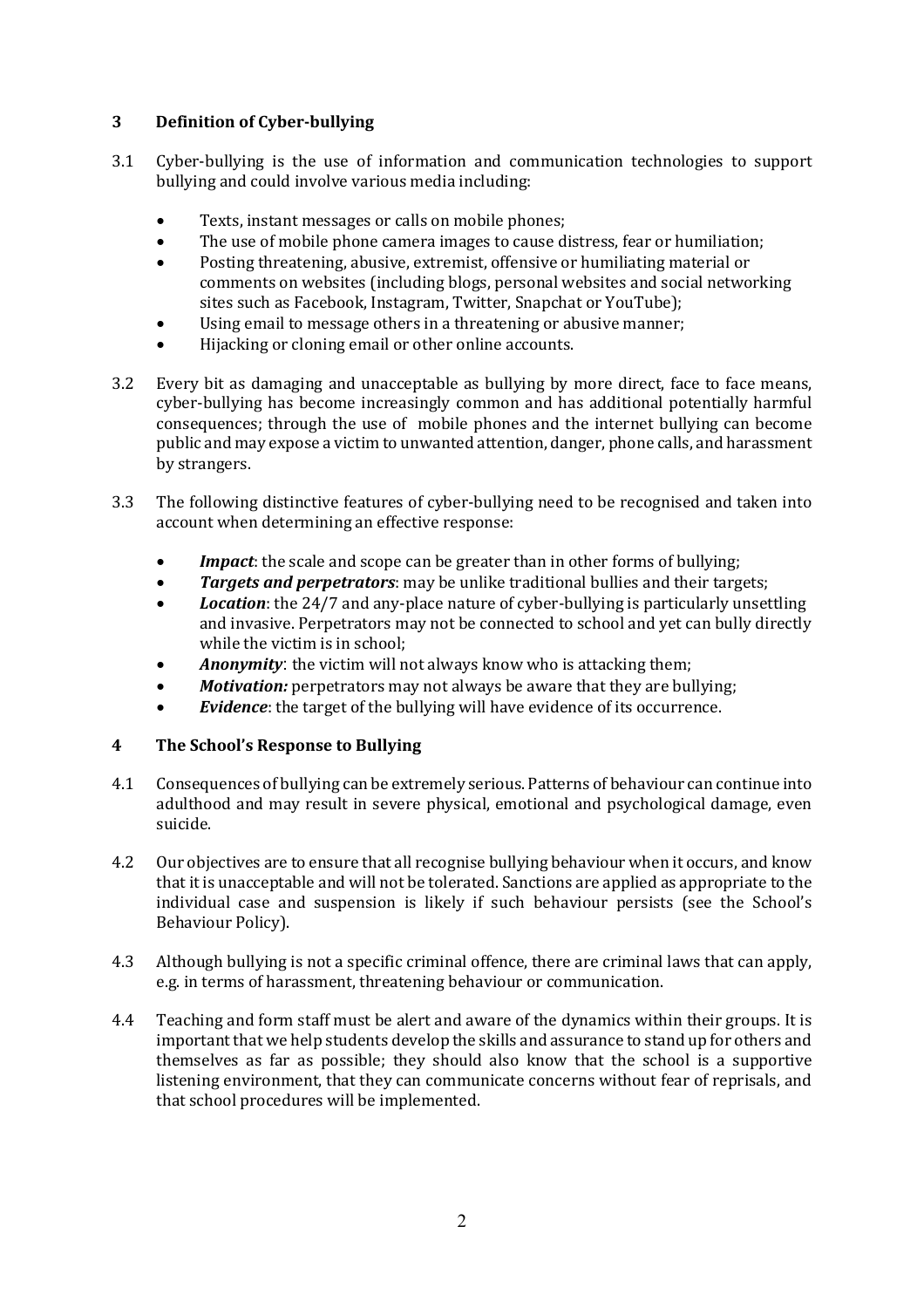- 4.5 Similarly, parents are asked to let the School know directly if they have cause for concern, either on behalf of their own daughter or regarding incidents involving others. The School will always try to handle information discreetly, but parents will be asked to provide as much detail as possible when reporting incidents, including the names of those involved and any available evidence such as screenshots. Although the school cannot promise secrecy, if matters need to be followed up the staff will do so with sensitivity. It is always much easier to address and counter problems at an early stage.
- 4.6 The Relationships and Sex Education (RSE) and PSHE programmes will consider, and aim to discourage, bullying in all its forms, and in particular with regard to the protected characteristics as outlined in the Equality Act 2010. Bullying on the basis of protected characteristics (e.g. sexist, racist, homophobic or transphobic bullying) will be taken particularly seriously.

# **5 Signs of Bullying**

- 5.1 Changes in behaviour that may indicate that a pupil is being bullied include:
	- Unwillingness to return to school;<br>• Displays of excessive anxiety, beco
	- Displays of excessive anxiety, becoming withdrawn or unusually quiet;
	- Failure to produce work, or producing unusually poor work, or work that appears to have been copied, interfered with or spoilt by others;
	- Books, bags, money and other belongings suddenly go "missing", or are damaged;
	- Change to established habits (e.g. giving up music lessons, change to accent or vocabulary);
	- Diminished levels of self-confidence;
	- Frequent visits to the Medical Room with symptoms which may relate to stress or anxiety, such as stomach pains or headaches;
	- Unexplained cuts and bruises;
	- Frequent absence, erratic attendance or late arrival to class;
	- Choosing the company of adults rather than peers;
	- Displaying repressed body language and poor eye contact;
	- Difficulty in sleeping or experiencing nightmares; or
	- Talking of suicide or running away from home or school.
- 5.2 Although there may be other causes of the above changes in behaviour, a member of staff observing any of these signs in a pupil should report it immediately to a member of the pastoral team or to the Designated Safeguarding Lead depending on the severity.
- 5.3 Students who may be more vulnerable than others because of their behaviour or circumstances should be carefully monitored.

## **6 Preventative Measures - Pupils and Parents**

6.1 All new pupils are briefed on the School's expected standards of behaviour. Guidance on expectations of behaviour is printed in pupil diaries along with advice on where to turn for support if they encounter bullying.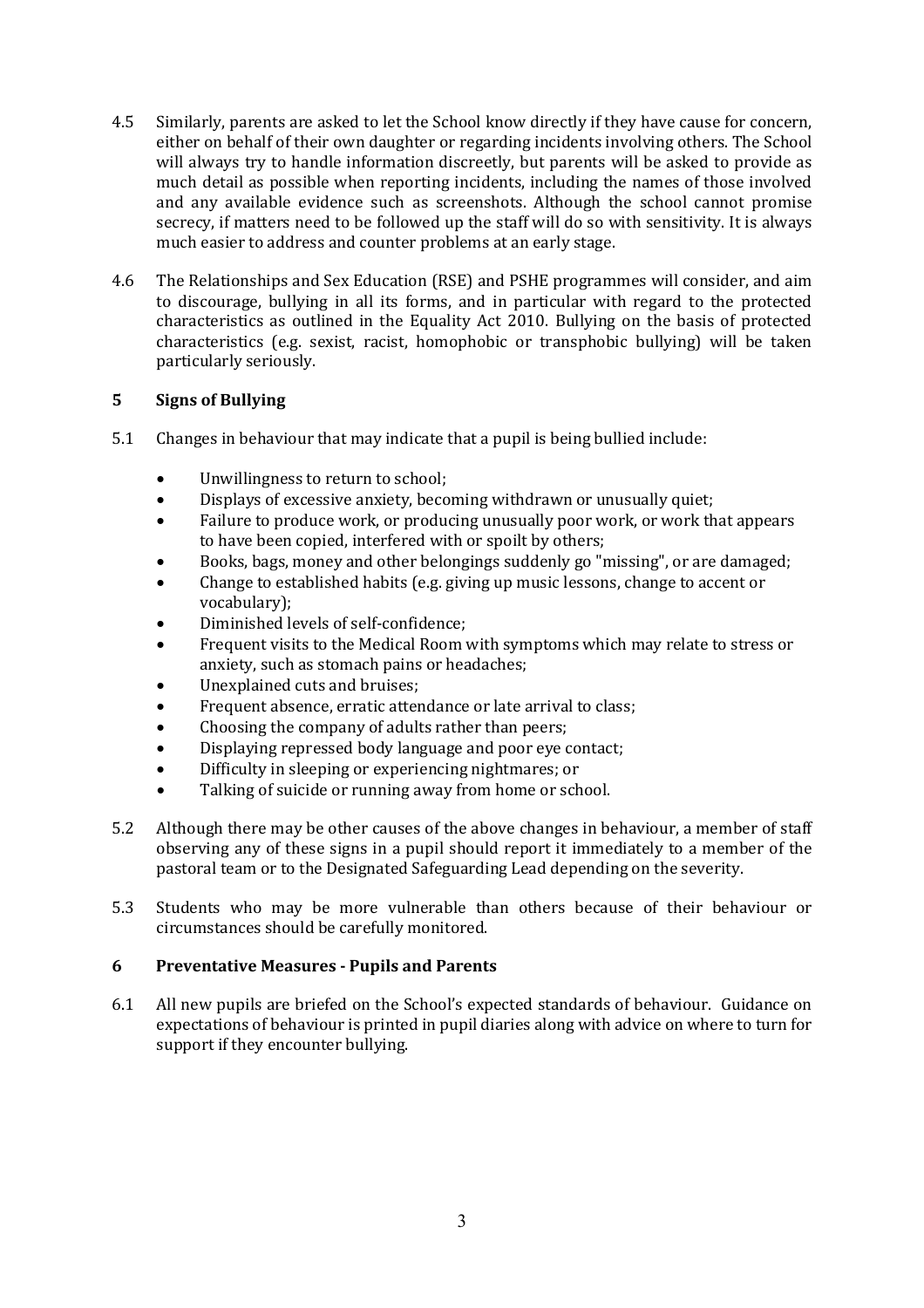- 6.2 If bullying occurs, pupils know that they should tell a member of staff immediately and that they are able to seek appropriately confidential advice and guidance. They could tell a friend, teacher, Form Tutor, School Counsellor or parent. If a student is told, then they should report it to the Form Tutor or another member of staff. If parents are aware of bullying behaviour, they should contact the Form Tutor and/or the appropriate Head or Deputy Head of Section as soon as possible. Pupils are encouraged, if bullying occurs, to be assertive, not aggressive.
- 6.3 Topics pertinent to bullying are addressed in assemblies, year group or section meetings, presentations by visiting speakers, form time activities and, where appropriate, in the curriculum. Ongoing efforts are made within the Personal, Social, Health and Economic Education programme to address issues of social interaction such as communication skills and having respect for others. Other areas of the curriculum, such as English and Drama, highlight the importance of tolerance.
- 6.4 Induction to the School's ICT network includes guidance and instruction related to the Code of Conduct for Pupils' Use of ICT and the issue of cyber-bullying. Within the Lower school ICT curriculum, in PSHE lessons and periodically in assemblies, issues connected specifically with cyber-bullying are discussed and revisited.
- 6.5 The School provides leadership training to senior pupils.

## **7 Preventative Measures – Staff**

- 7.1 Staff must be familiar with this and related school policies and be ready to tackle bullying when it occurs. New staff will focus on bullying in their induction programme and the issue of bullying is raised in whole staff training sessions.
- 7.2 All staff are encouraged to be vigilant, as a matter of course, as they move around the school, paying particular attention to less public areas of the site both during and outside lesson times and before and after the school day (see the School's Health and Safety policy, and the section of the Staff handbook regarding staff duties).
- 7.3 Staff know that bullying behaviour is unlikely to be made obvious to staff and will occur most frequently out of lesson times. All staff must therefore be aware of the possible signs that a child is a victim of bullying (see above) and should note changes in friendship groups within their forms or classes and any snide or negative comments.
- 7.4 Staff are made aware of specific issues when they occur, for example through case conferences for staff.
- 7.5 The School has a strong and experienced pastoral team who support the Senior Deputy Head (Pastoral) and are trained in handling any incidents as a priority. The pastoral team gives support and guidance to other staff on handling and reporting incidents and on monitoring those involved in an incident after it occurs.
- 7.6 All Heads of Section are involved in monitoring and investigating incidents of bullying, including cyber-bullying and share best practice at pastoral meetings.

## **8 School Procedures when bullying behaviour is apparent or reported**

8.1 When bullying behaviour is reported, the individual making the report should be reassured that there is always support available in school.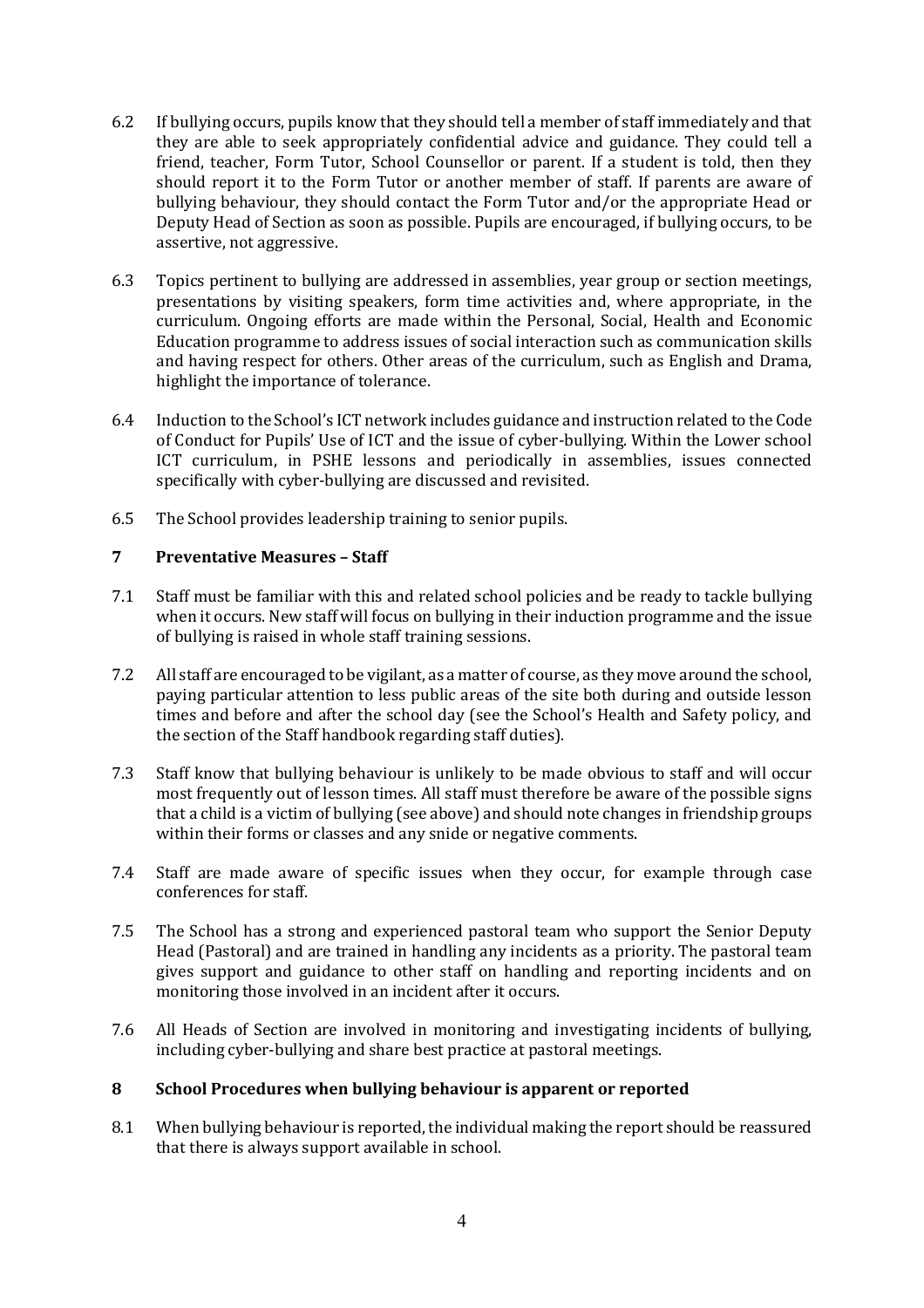- 8.2 The member of staff informed, or who has witnessed an incident, should inform the relevant Head of Year as soon as possible. The Head of Year will then be responsible for informing other members of the pastoral team including the Head of Section and Senior Deputy Head, Pastoral.
- 8.3 The most common way to resolve a bullying issue, with a high degree of success, is to use the Anatol Pikas method (see Appendix 1 to this policy), seeing the victim and perpetrator separately and then together if appropriate. For some specific advice on dealing with cyberbullying, see Appendix 2 to this policy.
- 8.4 There may, however, be situations in which the Anatol Pikas method may not be the most appropriate, in which case the pastoral team will consider other options. It is unlikely, however, that an issue can be resolved without speaking to all the students concerned.
- 8.5 Parents may be contacted at this stage, especially if the bully is known to the victim but is not a member of the school community. All staff should be encouraged to keep an eye on the pupils concerned. It is important that there is understanding of and concern for the health and well-being of the perpetrator as well as the victim and that any safeguarding issues are dealt with promptly. If the Form Tutor was not the initial point of contact, he or she should be informed of the situation as soon as possible. Notes of the meetings should be written up promptly and kept in the files of the pupils concerned. (See the School's E-Safety Policy for more information about the collection and preservation of online/electronic evidence.)
- 8.6 The Head of Section must be kept informed, is responsible for ensuring that the incident is logged with the Senior Deputy Head (Pastoral) and will need to step in if the problem has not been resolved. Disciplinary sanctions will be applied as appropriate, taking into account any special educational needs or disabilities that the pupils might have and the needs of vulnerable pupils.
- 8.7 If bullying still persists, there will be a disciplinary meeting with the Senior Deputy Head (Pastoral) and parents. Severe or persistent bullying may result in expulsion in accordance with the School's Expulsion, Removal and Review Policy.
- 8.8 The School will always consider whether the bullying behaviour under review gives cause to suspect that a child is suffering, or is likely to suffer, significant harm. The School will also consider whether the perpetrator or the victim might have unmet educational or other needs, and therefore whether a multi-agency is appropriate. In either instance, the procedures set out in the School's Safeguarding (Child Protection) Policy should be followed.
- 8.9 In some cases, the School will need to consider whether there are any concerns that the perpetrator or the victim might be at risk of radicalisation or being exposed to extremist ideology. If so, the procedures set out in the School's Safeguarding (Child Protection) Policy should be followed.

## **9 Record Keeping**

- 9.1 All allegations of bullying are recorded in the Anti-Bullying Log, together with all details of any investigations.
- 9.2 The Anti-Bullying Log is monitored by the Senior Deputy Head (Pastoral) for patterns and trends.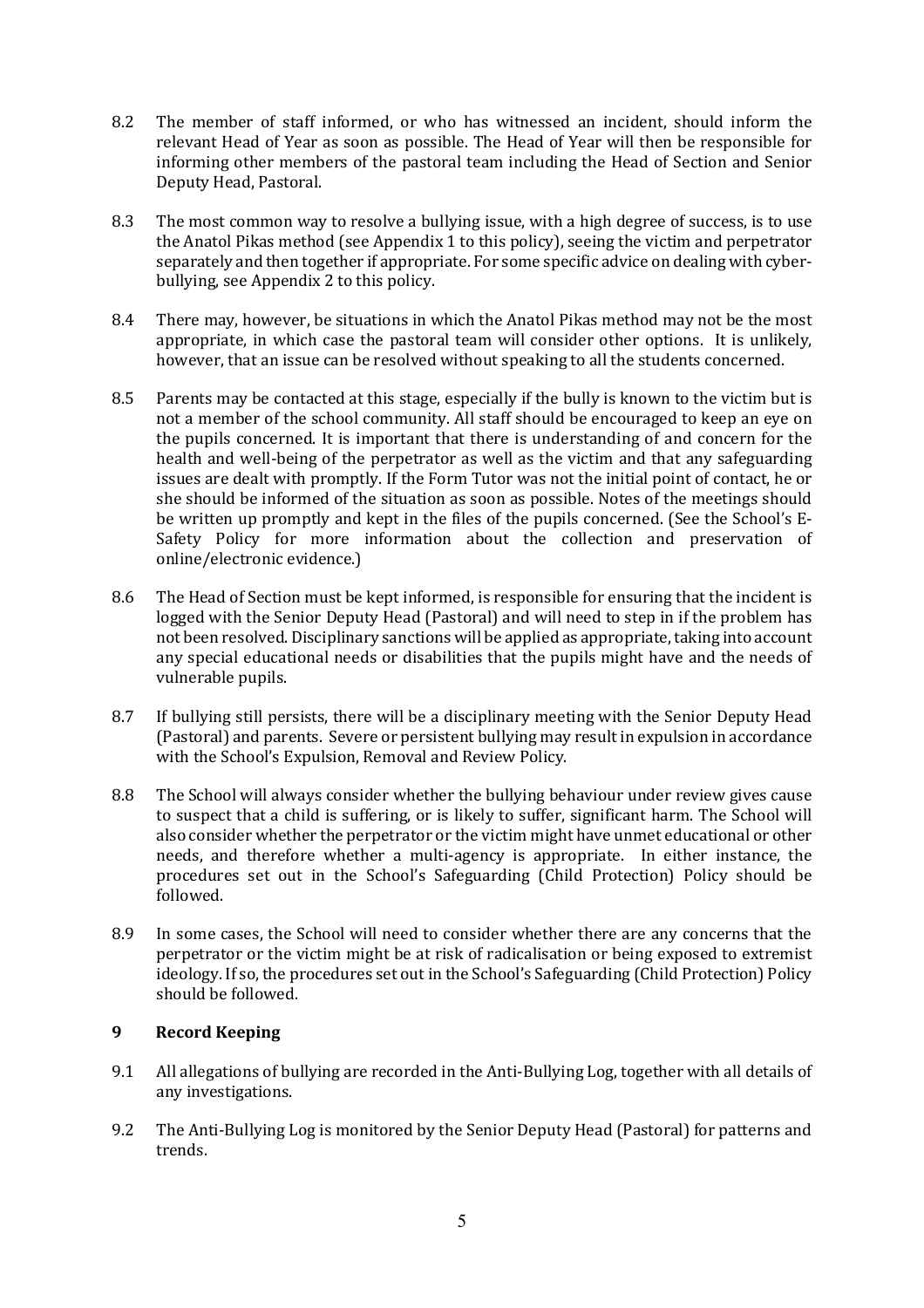## **10 Further Guidance**

10.1 The School Council has produced its own guidelines about preventing and dealing with bullying. These can be found in the homework diary, given to each student. Guidance is also available from the DfE.

# **11 Appendices**

- 11.1 This policy has two appendices:
	- Appendix 1: The Anatol Pikas Method<br>• Annendix 2: Specific Advice in cases of
	- Appendix 2: Specific Advice in cases of Cyber-Bullying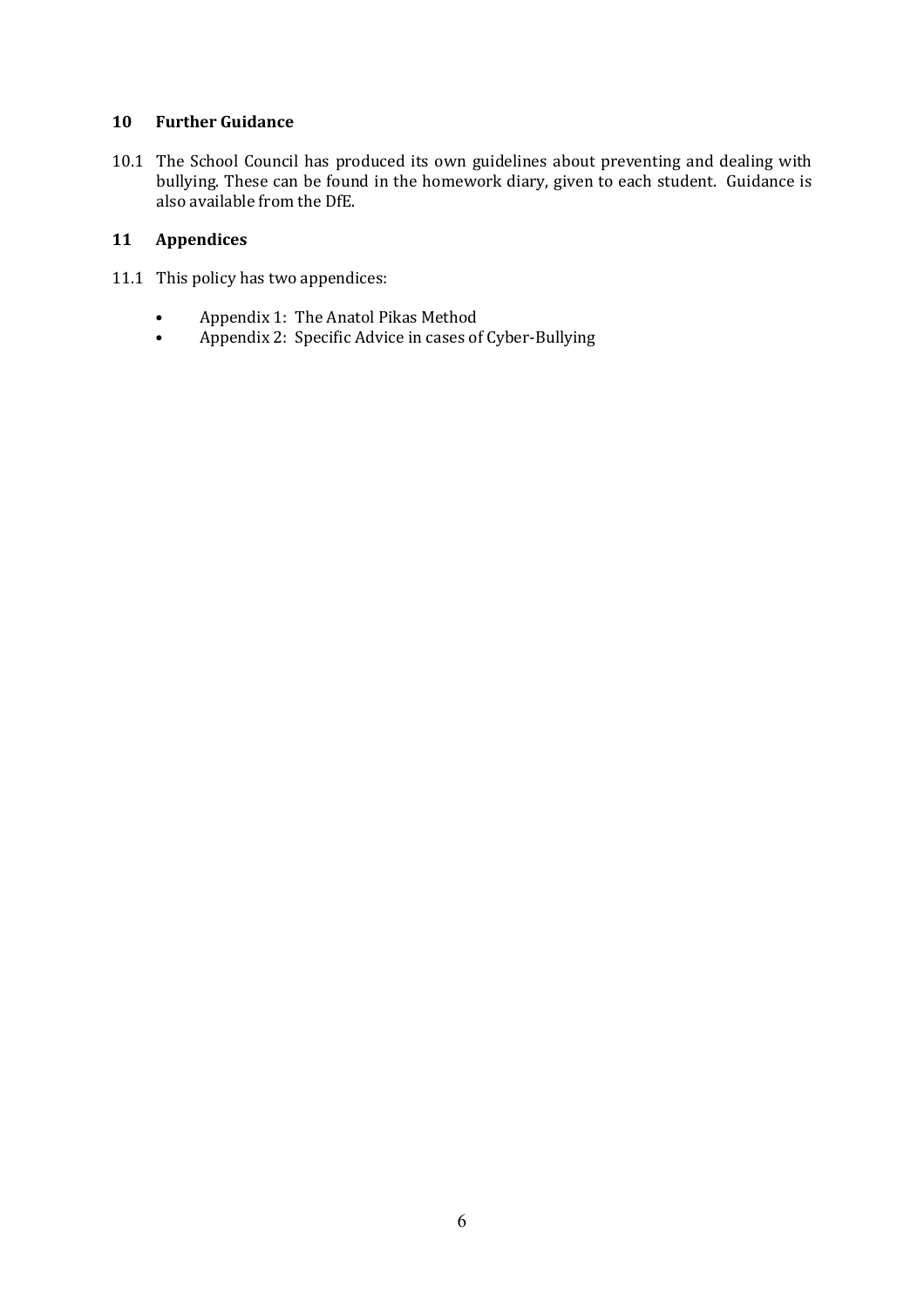# **Appendix 1: The Anatol Pikas Method**

## **This method is based on the following premise**:

*It is possible to cure a group of the habit of tormenting a victim if the counselling is carried out by a calm person through individual talks with the bullies about the unfortunate situation of their victim, with the aim of involving the bullies in a constructive solution.*

It requires the teacher/counsellor to:

- have concern for the victim;<br>• demonstrate fairness toward
- demonstrate fairness towards the bully and to have concern about any possible safeguarding issues as far as the bully is concerned.

The role of the teacher/counsellor is not to:

- find "the truth":
- announce a verdict:
- decide on a punishment;
- give moral lectures.

The role of the teacher/counsellor is that of a facilitator or a creator of constructive communication between the bully/bullies and the victim - in due time.

The teacher/counsellor should consider the following possibilities regarding the victim:

- that the victim is completely innocent;
- that the victim has been partially provocative.

## **A Method for Individual Talks**

- Gather information about the case.
- Send for the pupil having prepared your colleague:
- 'Oh Anne, Mrs Johnson wants to see you' (said in a casual, flat voice and not mentioning the word bullying or the incident).
- Have the pupil go to a room where it is comfortable, you will not be disturbed and which is your/teacher territory.
- Call the members of the bullying group in order of rank, beginning with the leader.
- Do not mention that the victim has 'told'.
- Prepare yourself so that you feel: concern for the victim, empathy, respect and fairness for the bully.

## **Five Steps for the Interview**

#### **Step One: Introducing the problem** (have eye contact).

'I want to talk to you because I've heard some people have been giving 'x' a hard time,' or, 'I need your help. 'X' has been rather upset recently.' At no time during this first stage use the word bullying.

#### **Step Two: What is known about the incident.**

The task is to get and keep the bully talking, so:

- Accept everything that is offered.
- Do not disagree.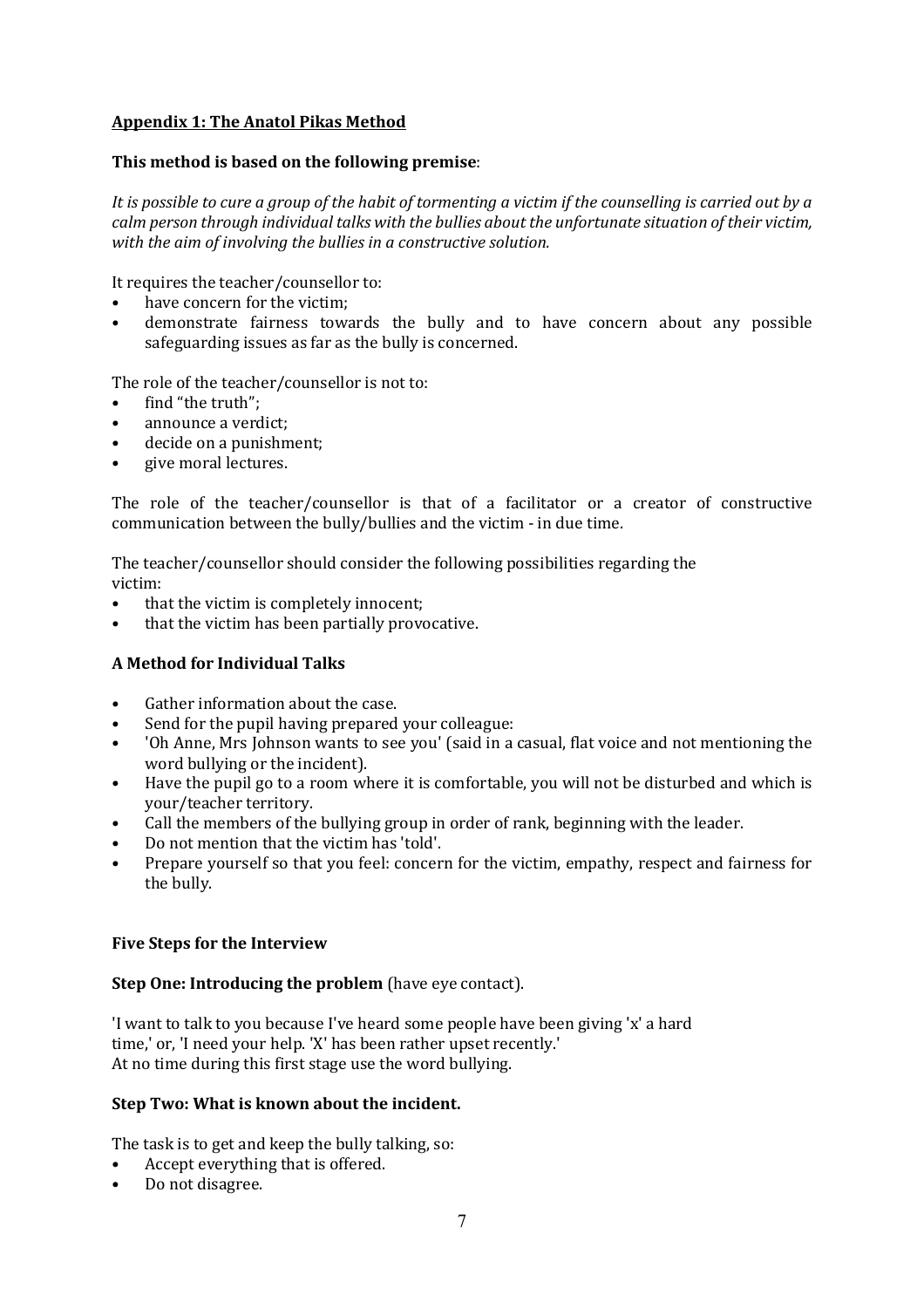- Do not correct.
- Do not give non-verbal signs which show you disagree, disbelieve, etc.
- Your language could include: 'Oh', 'Really!', 'That's interesting' or 'Then what happened?'

Watch for the slightest sign of concern, empathy or understanding by the bully of the victim's predicament. Then ask: 'X' seems to be having a tough time. What do you think?'

The aim is to get the bully to have a shared understanding with you about the problem under discussion.

## *Possible Responses from the Bully*

• The bully insists that 'x' is to blame for everything that happened. (Develop this hypothesis. The student may be right and you have the wrong bully!)

If you have the correct bully make the statement that whilst 'x' may have been provocative, spiteful, etc, this does not mean that the bully has the right to bully him/her. However, the bully does have the right to accuse and complain about his/her behaviour.

• The bully insists that he/she knows nothing. (There is a temptation to argue. Don't. Change tack.)

Ask the bully her feelings about school:

- o ask who her friends are,
- o ask what she does at break/lunchtime. (Don't make this too long.)

Then unobtrusively put the question:

- o 'Is 'x' sometimes with you?' or
- o 'Have you noticed what 'x' does at lunchtime?'

If the bully uses the term 'alone' emphasise this. You may be on the edge of the breakthrough for which you have been waiting.

## **Step Three: Announcing the turning point**

The aim of this step is to catch the right moment to move to a relaxed talk about helping the victim.

Once a note of concern for the victim has been detected acknowledge this, eg. 'OK I'm glad that we agree that 'x' has a problem.'

#### **Step Four: Eliciting constructive solutions**

The teacher/counsellor asks the following question in a slow, considered and careful way. 'What shall we do about it?

This question is important because the words have significance.

- o 'we' says now we are partners;
- o 'do' indicates action;
- o 'shall' specifies the future, not the past;
- o 'what' asks for specific and precise proposals not vague commitments.

Accept practically anything your partner offers including 'Well, I'll leave her alone then.'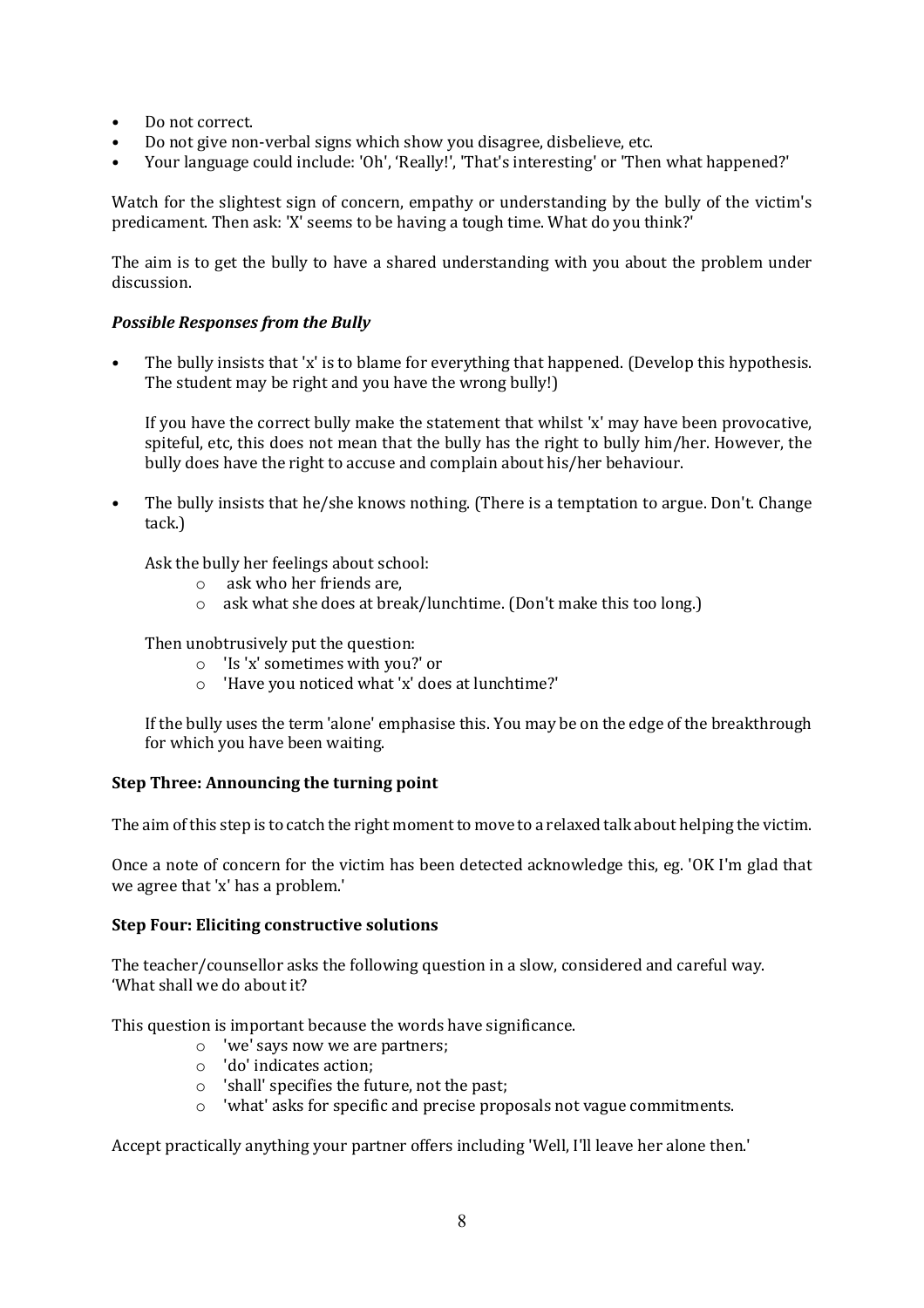However, in the case of cyber-bullying where hurtful information has been posted on the internet, it may be necessary to ensure that the bully agrees to remove this as soon as possible. It may also be necessary to confiscate a mobile phone containing offending content (see Appendix 2 for more information about containing the incident and working with the bully).

Teachers' experiences reveal that most pupils are very creative in finding ways of helping 'x'.

# **Step Five: Announcing the follow up.**

'Well thanks for your help. I'll see you again on ...'

Arrange a venue, time, and date (between four and ten days) to meet again to see how things are going.

## **Conclusion**

Individually meet the rest of the bully group.

Have an individual talk with the victim.

#### **Innocent victim:**

- develop confidence and security;
- help with identified problems;
- prepare 'x' to talk with bully/bullies.

## **Provocative victim:**

- understand reason for victim's behaviour;
- increase awareness of his/her own behaviour;
- prepare 'x' to meet with the bully/bullies.

After the meeting make sure that a record of the meeting is given to the Senior Deputy Head (Pastoral), keep an eye on all concerned and make sure that there is immediate follow-up if any further issues arise.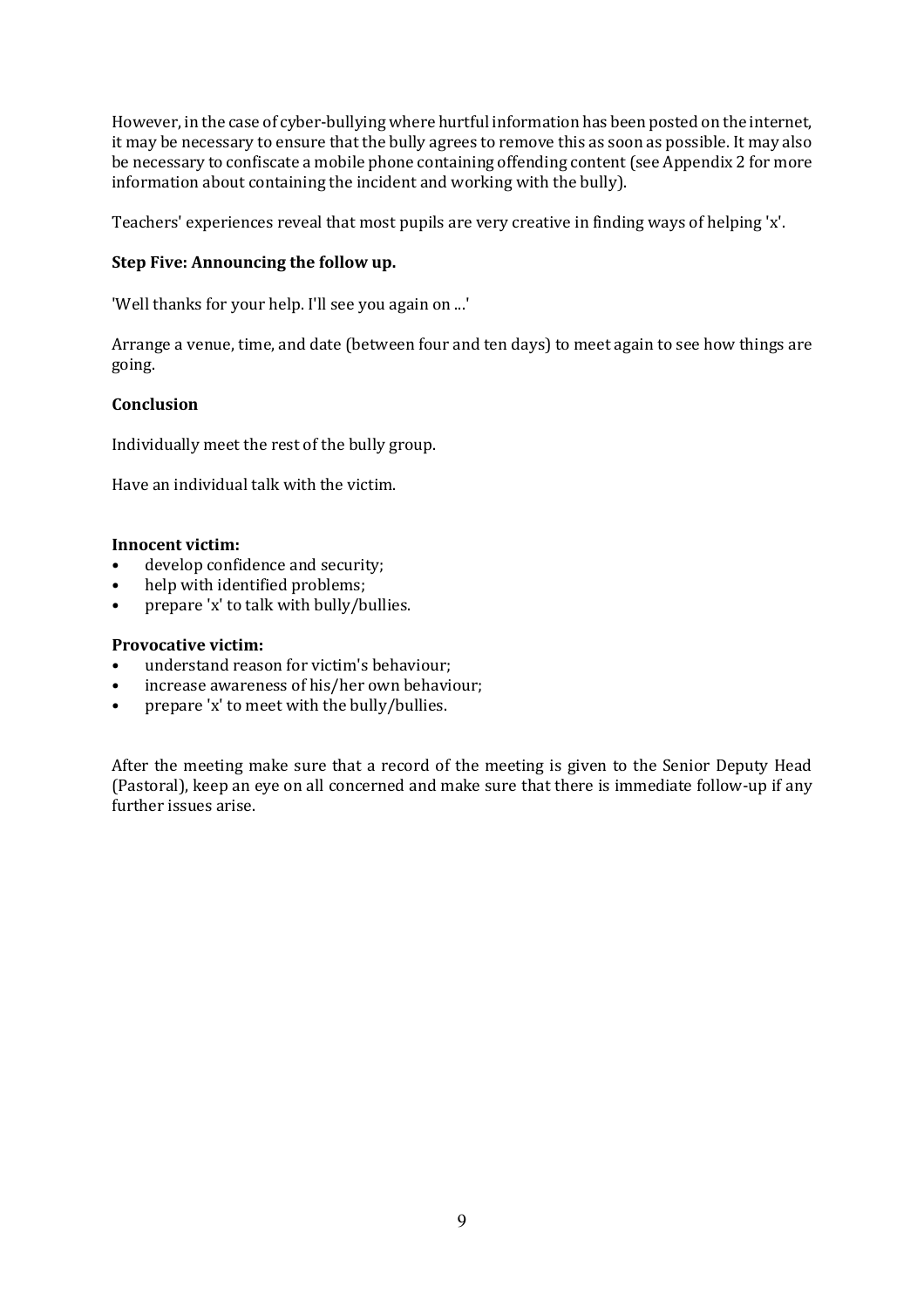## **Appendix 2: Specific Advice in cases of Cyber-Bullying**

#### **1. Where the identity of the bully is unknown**

- 1.1. Although the technology seemingly allows anonymity, there are ways to find out information about where bullying originated. However, it is important to be aware that this may not necessarily lead to an identifiable individual. For instance, if another person's phone or school network account has been used, locating the original source will not, by itself, determine who the bully is.
- 1.2. In cases where the identity of the bully is unknown, some key questions to look at:
	- Was the bullying carried out on the school system? If yes, are there logs in school to see who it was? Contact the school ICT staff or ICT support to see if this is possible.
	- Are there identifiable witnesses that can be interviewed? For example, there may be children who have visited the offending site and left comments.
	- If the bullying was not carried out on the school system, was it carried out on a mobile or a particular internet service (e.g. IM or social networking site)? As discussed, the service provider, when contacted, may be able to take some steps to stop the abuse by blocking the aggressor, or removing content it considers defamatory or breaks their terms of service. However, the police will need to be involved to enable them to look into the data of another user (see below).
	- If the bullying was via mobile phone, has the bully withheld their number? If so, it is important to record the date and time of the message, and contact the mobile operator. Steps can be taken to trace the originating phone, but the mobile operator can only disclose this information to the police, so police would need to be involved. If the number is not withheld it may be possible for the school to identify the caller, e.g. another student may be able to identify the number, or the school may already keep records of the mobile phone numbers of their pupils. Content shared through a local wireless connection on mobile phones does not pass through the service provider's network and is much harder to trace. Similarly, text messages sent from a website to a phone also provide difficulties for tracing for the internet service or mobile operator.
	- Has a potential criminal offence been committed? If so the police may have a duty to investigate. Police can issue an RIPA (Regulation of Investigatory Powers Act 2000) request to a service provider enabling them to disclose the data about a message or the person sending a message. This may help to identify the bully. Relevant criminal offences here include harassment and stalking, threats of harm or violence to a person or property, and any evidence of sexual exploitation (e.g. grooming or inappropriate sexual contact or behaviour). A national agency called the Child Exploitation and Online Protection Centre (CEOP) was set up in 2006 to deal with child sexual exploitation, and it is possible to report directly to them online. However, it is important to note that it is the sexual exploitation of children and young people, not cyber-bullying, which forms the remit of CEOP.

## **2. Support for the person being bullied**

2.1. See school procedures in the Anti-Bullying Policy. Key principles include reassuring the victim that it is right to talk, recognising that the situation must have been hard for them to deal with, and stressing that no one has a right to treat them in that way.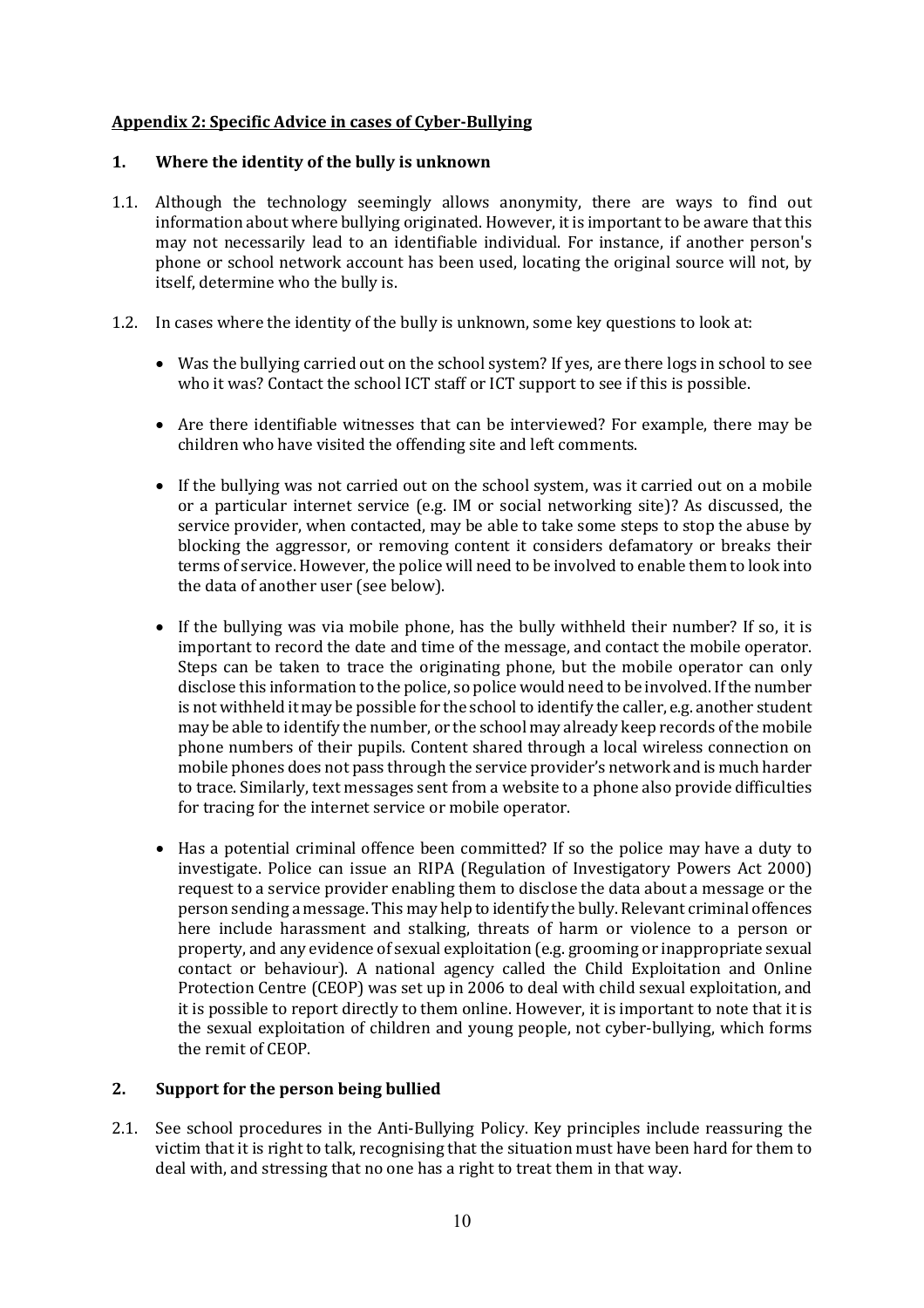- 2.2. Advice on online empowerment (essential in all cases but particularly crucial if the bully is known to the victim and not a member of the school community):
	- It is important to advise the person being bullied not to retaliate or return the message. Replying to messages, particularly in anger, is probably just what the bully wants, and by not replying the bully may think that the target did not receive or see the message, or that they were not bothered by it. Instead, the victim should keep the evidence and take it to their parent or a member of staff.
	- Advise the pupil to think about the information they have in the public domain and where they go online. It is important that pupils are careful about who they give their mobile phone number to and that they consider whether they should stay members of, for example, chatrooms where people are treating them badly.
	- Advising the child to change their contact details, such as their mobile phone number, can be an effective way of stopping unwanted contact. However, it is important to be aware that some children may not want to do this, and will see this as a last resort for both practical and social reasons, and they may feel that they are being punished.

## **3. Containing the incident**

- 3.1. Some forms of cyber-bullying involve the distribution of content, or links to content, which can exacerbate, extend and prolong the bullying. There are advantages in trying to contain the 'spread' of this. If bullying content, e.g. embarrassing images, have been circulated, it is important to look at whether this content can be removed from the web.
- 3.2. Members of the school staff, as well as pupils, have been bullied online with insulting comments and material posted about them. This material should be dealt with seriously and incidents contained in the ways described below to ensure the wellbeing of staff.
- 3.3. Steps that can be taken to try to stop it spreading:
	- The quickest and most effective route to getting inappropriate material taken down from the web will be to ask the person who originally posted it to remove it. If you know who the person responsible is, ensure that they understand why the material is hurtful and ask them to remove it. Contact the host (e.g. social networking site) to make a report to get the content taken down (see When and how to contact the service provider). The material posted may breach the service provider's terms and conditions of use and can then be removed.
	- Confiscation of phones containing offending content/asking pupils to delete the content and say to whom they have sent it: school staff can confiscate a mobile phone as a disciplinary penalty, and have a legal defence in respect of this in the Education and Inspections Act 2006 (s 94). The Education Act 2011 gives schools the power to search electronic devices and to delete data where appropriate, or to hand phones or data to the police. Procedures in relation to searching and confiscation must be reasonable (more information can be found in the School's Searching and Confiscation of Banned Items Policy).
	- Contact the police in cases of actual/suspected illegal content. The police will be able to determine what content is needed for evidential purposes, potentially allowing the remaining content to be deleted.